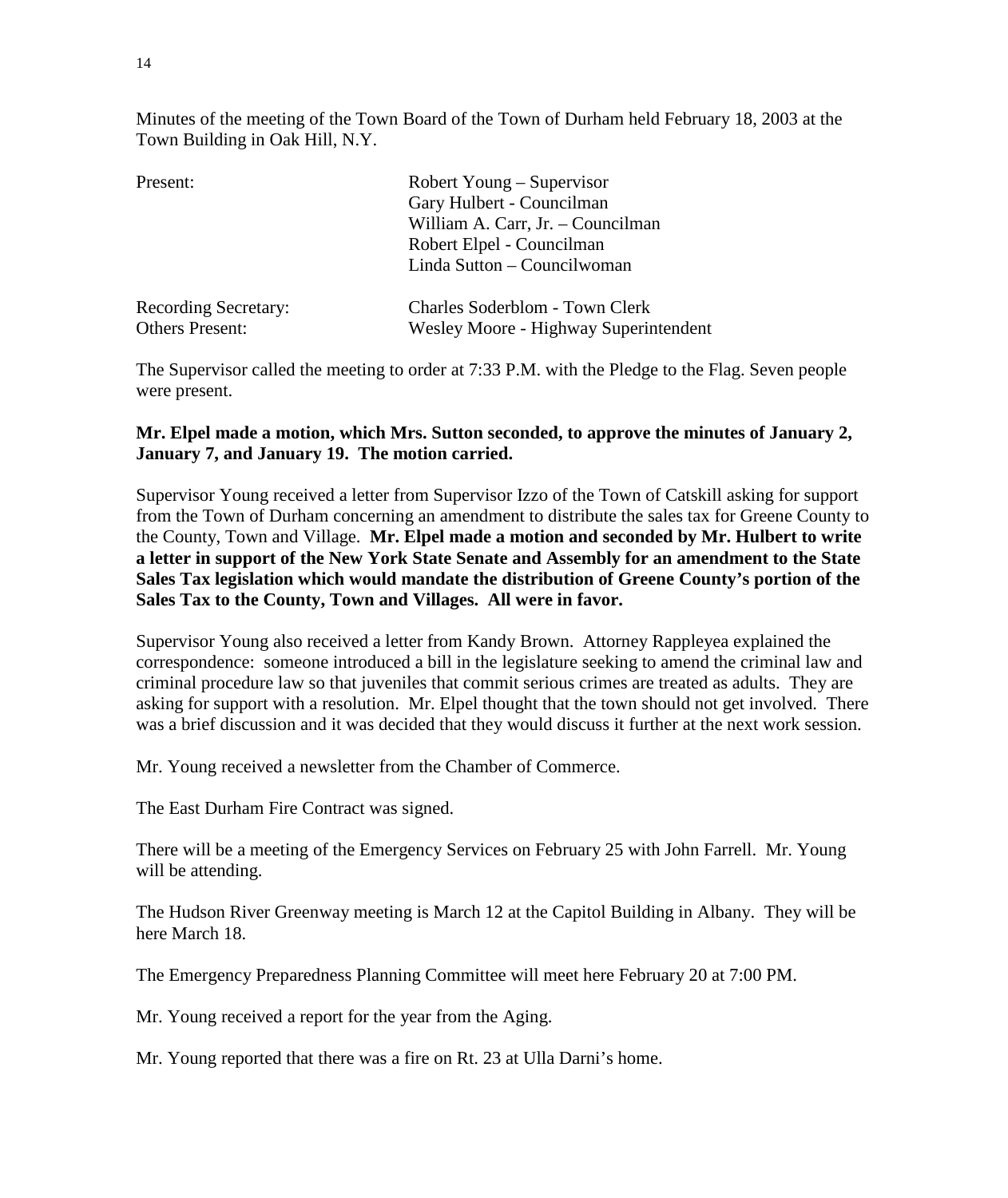Wesley Moore read the Highway Superintendents Report for January. They have used 1500 tons of sand and salt on the small snow storms and wind. The building is almost empty and Wes estimates he has enough left for one storm. Carver will start hauling in Wednesday. It is hard to get salt. He has ordered 200 tons and they have only delivered 35 tons. Mr. Carr asked how much is used for a typical snow or ice storm. Wesley said sand and salt mixed they would use about 180 ton and probably 30 to 40 ton of that is salt. The storm on Monday they did not use a lot of salt. They delivered 3500 gallons of liquid calcium chloride. Wesley said he would only have about \$1300 left in his budget after the bills are paid tonight. The county should be reimbursing for January with about \$8,000 to \$10,000 and February should be about the same. John Farrell's office might be able to reimburse for the storms in December. This last storm was also declared an emergency and he will be doing the paperwork to submit for reimbursement. Richard Lendin resigned February 4, 2003, his position with the Town Highway Department. Wesley has decided to not hire at this time. The new truck will be in by the end of this month.

The police report was filed.

Attorney Rappleyea started his research with regard to the library donation and will report at the next meeting.

Charlie reports that the town has received all of their money from the taxes. We have collected \$1,826,000.

The Task Report was filed. Mr. Cullie reported that they are working on their 2003 Beautification Project. Mr. Carr asked when they would get a response from the police grant application. Mr. Cullie thought within about 10 days.

The Historical Preservation Committee held their meeting on February 8. The Commission approved a change for Gary Layman. They are also waiting for approval on an \$8,000 grant that they applied for.

The justice books need to be audited for the year. Mr. Carr suggested we leave a note for them to bring their books to the next meeting.

Charlie reported that we just approved a subdivision for the Phillips. They did not realize that it had to be filed with the County Clerk within 60 days and he would like the board to reapprove it. Mr. Hulbert had spoken to them and informed them that subdivisions are handled at work session meetings.

Cindy Moore read the assessor's report. Mr. Bennett has suggested that the board increase the senior citizen exemption by \$500. The two school districts have increased their limits. Mr. Carr agreed with the increase. **Mr. Carr made the motion to increase the 2003 limits and seconded by Mrs. Sutton. All were in favor.** The March 1 deadline is approaching and there are still renewals to be completed. We would like to put a notice in the papers informing the public of the renewal date of March 1.